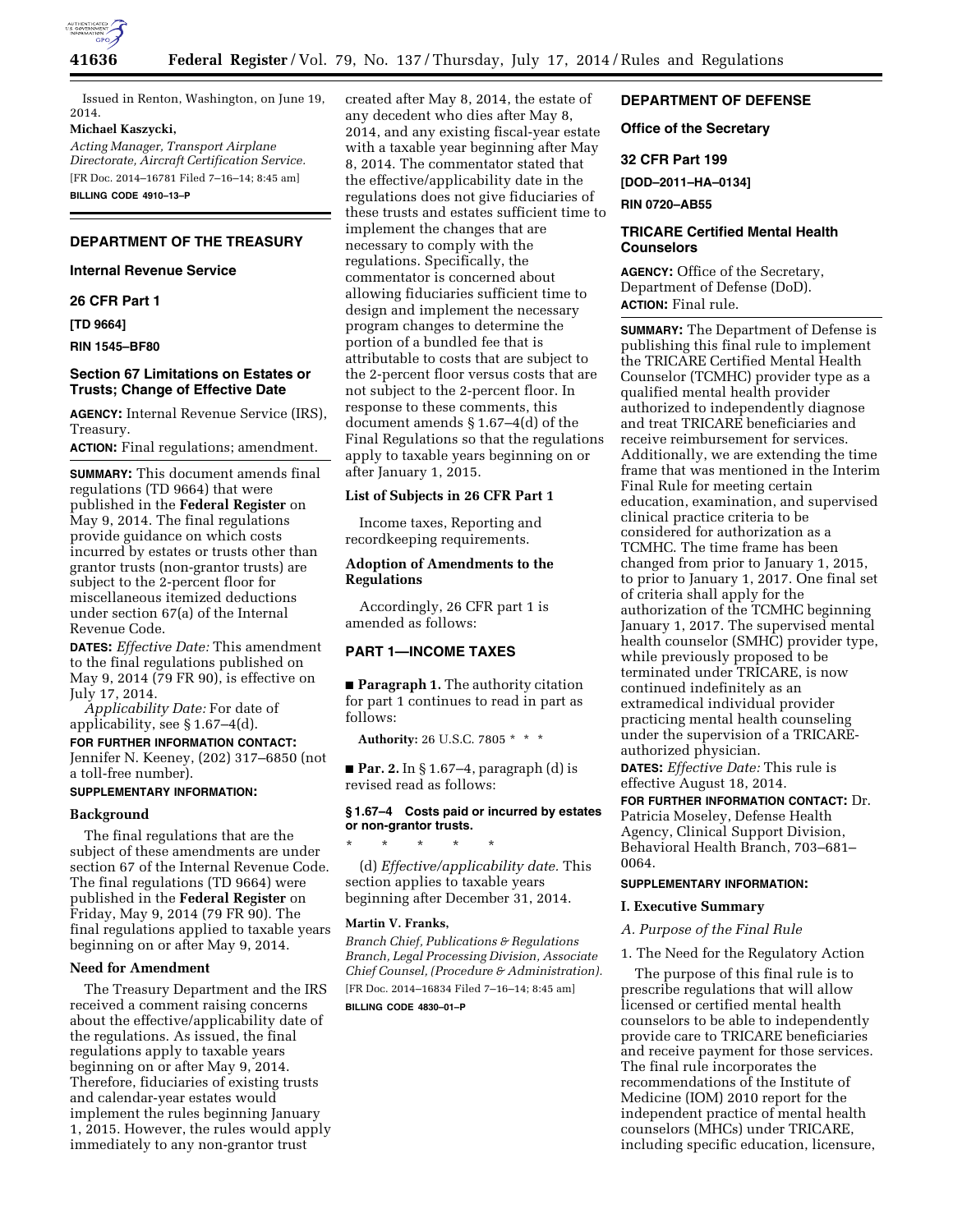examination, and supervised clinical practice experience requirements in order to become a TRICARE authorized independent provider. This final rule also provides for the continued authorization of Supervised Mental Health Counselors (SMHCs) as TRICARE authorized providers when practicing under physician referral and supervision. This important change to the interim final rule, will maintain continuity of care for those beneficiaries who are receiving services from SMHCs under the current system and will help to ensure a continued robust, quality provider pool for TRICARE beneficiaries to access when seeking medically necessary and appropriate mental health counseling services. Authorization of TCMHCs and SMHCs is part of a comprehensive quality-management system implemented by TRICARE for all mental health professionals.

2. Legal Authority for the Regulatory Action

The legal authority for this Final Rule is Section 724 of the National Defense Authorization Act (NDAA) for Fiscal Year 2011, Public Law 111–383, which required the Department of Defense to prescribe regulations to establish the criteria that would allow licensed or certified mental health counselors to be able to independently provide care to TRICARE beneficiaries and receive payment for those services.

# *B. Summary of the Major Provisions of the Final Rule*

1. Designation of ''TRICARE Certified Mental Health Counselor (TCMHC)'' as an Allied Health Professional Under TRICARE

This final rule establishes a new category of individual professional providers of medical care under the TRICARE program entitled TRICARE Certified Mental Health Counselors (TCMHC).

2. Under Basic Program Benefits, Services of TCMHCs and SMHCs Are Extended to Beneficiaries

Under this final rule, beneficiaries are able to choose the services of a either a TCMHC who independently provides diagnostic and therapeutic services or a Supervised Mental Health Counselor (SMHC) who is authorized to provide mental health counseling pursuant to physician referral and ongoing supervision of the beneficiary's care. This final rule rescinds the expiration date published in the IFR for phase-out the SMHC provider type. The rule also adds appropriate definitions in 32 CFR 199.2 for SMHCs and TCMHCs.

3. *The Transition Period Is Extended to December 31, 2016, for a MHC To Meet the Currently Recognized Quality Standards Required for Independent Practice* 

The date of the transition period established in the IFR is extended in the final rule and is changed accordingly throughout this rule. TCMHCs who are authorized during the transition period are not required to be reauthorized under the new criteria after January 1, 2017. Additionally, MHCs who meet all certification requirements prior to the end of the transition period can apply for TRICARE authorization at any time after the transition period. Such authorization will be based on the certification requirements met prior to the end of the transition period. Providers who do not meet all of the certification requirements prior to the expiration of the transition period will be required to meet the quality standards recommended by the IOM and adopted by TRICARE, including possession of a master's or higher-level degree from a Council for Accreditation of Counseling and Related Educational Programs (CACREP) accredited mental health counseling program of education and training as well as having passed the National Clinical Mental Health Counseling Examination (NCMHCE).

4. Expansion of Providers Authorized To Supervise the Post-Master's Clinical Practice for Authorization as a TCMHC

This final rule modifies the criteria in the IFR to permit supervision of a prospective TCMHC's post-master's clinical practice experience. Supervision is no longer restricted to a mental health counselor licensed for independent practice in mental health counseling in the jurisdiction where practicing but may be gained from multiple, licensed independent mental health professionals, similar to industry standards.

# *C. Costs and Benefits*

This rule is not anticipated to have an annual effect on the economy of \$100 million or more; therefore, it is not an economically significant rule under Executive Order 12866 and the Congressional Review Act. All services and supplies authorized under the TRICARE Basic Program must be determined to be medically necessary in the treatment of an illness, injury or bodily malfunction before the care can be cost shared by TRICARE. For this reason, DoD anticipates that TRICARE will have a marginal increase in cost associated with increased access to

authorized mental health counselors within the TRICARE basic program.

# **II. Discussion of Final Rule**

#### *A. Background*

1. The Conference Report (House Report 109–360) to the National Defense Authorization Act (NDAA) for Fiscal Year (FY) 2006, requested the Department of Defense to report on actions taken to improve the efficiency and effectiveness of procedures to facilitate physician referral and supervision of MHCs. The report included a description of ''best practices'' employed throughout the military health system (MHS) to ensure access to services provided by MHCs under the TRICARE program. The report concluded that there remained significant variability among the states in training programs and requirements for licensure as a MHC. The report stated that while there is evidence that the extent of training variability decreased over time, it continued to be evident that professional counselors licensed to practice had quite varying exposure to classroom education and supervised clinical experiences in the assessment and treatment of persons with mental disorders.

2. Section 717 of the National Defense Authorization Act for Fiscal Year 2008, Public Law 111–181, directed the Secretary of Defense to conduct an independent study of the credentials, preparation, and training of individuals practicing as licensed MHCs and to make recommendations for permitting licensed MHCs to practice independently under the TRICARE program. In this study, the Institute of Medicine (IOM) of the National Academies of Science recommended allowing licensed MHCs who meet certain requirements for training, education, experience, certification, and licensure to practice independently under the TRICARE program. This final rule implements changes to 32 CFR Part 199 largely based on those recommendations.

3. Section 724 of the National Defense Authorization Act for Fiscal Year 2011, Public Law 111–383, required the Department of Defense to prescribe regulations that establish the criteria for the independent practice of mental health counselors, as previously studied by the IOM in accordance with Section 717 of FY 2008 NDAA. As a result, the published Interim Final Rule— TRICARE: Certified Mental Health Counselors (76 **Federal Register** 80741– 80744) requested 60 days of public comment from December 27, 2011 until February 27, 2012. In this final rule,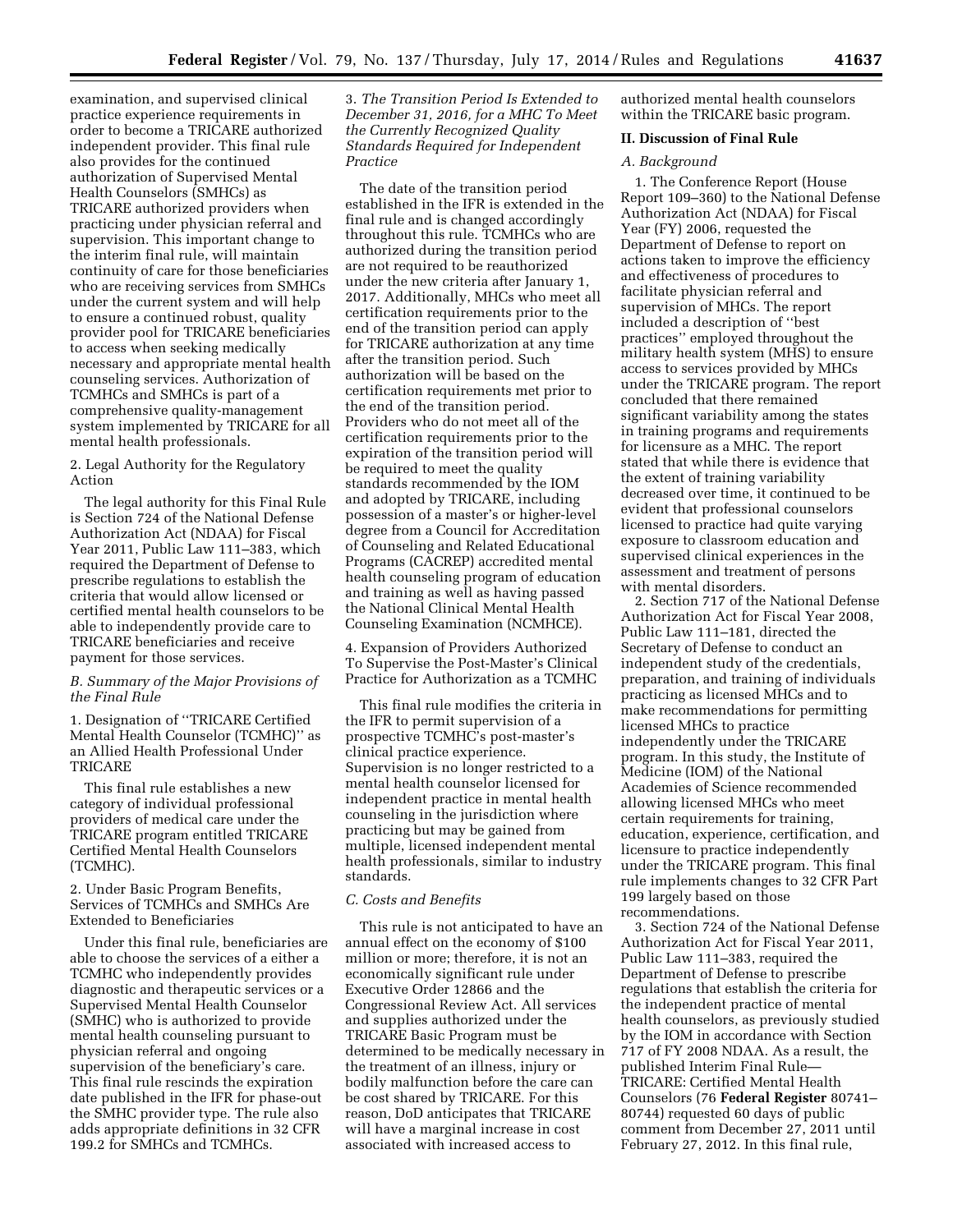these criteria allow licensed or certified TCMHCs to independently provide care to TRICARE beneficiaries and receive payment for those services as do other allied health professionals listed in 32 CFR 199.6(c)(3)(iii).

*B. Certification Criteria for TRICARE Certified Mental Health Counselor (TCMHC) Independent Practice Under TRICARE* 

This final rule establishes certification criteria largely consistent with the recommendations of the Institute of Medicine (IOM) 2010 study, ''Provision of Mental Health Counseling Services under TRICARE,'' (*[http://www.iom.edu/](http://www.iom.edu/Reports/2010/Provision-of-Mental-Health-Counseling-Services-Under-TRICARE.aspx) [Reports/2010/Provision-of-Mental-](http://www.iom.edu/Reports/2010/Provision-of-Mental-Health-Counseling-Services-Under-TRICARE.aspx)[Health-Counseling-Services-Under-](http://www.iom.edu/Reports/2010/Provision-of-Mental-Health-Counseling-Services-Under-TRICARE.aspx)[TRICARE.aspx](http://www.iom.edu/Reports/2010/Provision-of-Mental-Health-Counseling-Services-Under-TRICARE.aspx)*). The IOM recommendations specify that the independent practice of MHCs in TRICARE should occur under certain circumstances, to include:

A master's or higher level degree in counseling from a program in mental health counseling or clinical mental health counseling that is accredited by the Council for Accreditation of Counseling and Related Educational Programs (CACREP); a state license in mental health counseling at the 'clinical' or the higher or highest level available in states that have tiered licensing schemes; the passage of the National Clinical Mental Health Counseling Examination; and a well-defined scope of practice for practitioners (p. 10).

TRICARE adopts the quality standards recommended by the IOM. We understand the availability of CACREP accredited clinical mental health counseling training programs and the use of the NCMHCE examination as quality standards are not yet widespread in the field. To support this health care provider transition, the new quality standards for the independent practice of TCMHCs will not fully replace existing criteria, including regional accreditation of institution programs and passage of the National Counselor Exam (NCE), until January 1, 2017. While the IFR set an expiration date for authorization of SMHCs to coincide with the end of the transition period, this final rule specifies that TRICARE will continue authorization of SMHCs indefinitely to preserve access to care for our beneficiaries during and after the transition period. This will preserve patient access to an experienced and well-trained mental health professional provider group. At the same time, this final rule is designed to encourage greater participation of qualified MHCs to become independent TCMHCs and thus improve access to quality mental health treatment for our beneficiaries.

# *C. Additional Revisions to the Regulations*

In reviewing the interim final rule, we realized that we inadvertently failed to update several other provisions of the regulation that reference ''mental health counselors'' to account for the expansion of provider types in this field and the different rules that apply to each. Consequently, in this final rule, we have deleted the definition of ''mental health counselor'' from 32 CFR 199.2 and replaced it with definitions of ''Supervised Mental Health Counselor'' and ''TRICARE Certified Mental Health Counselor.'' We have also revised 32 CFR 199.7(e)(3) to clearly indicate that claims for reimbursement for services of supervised mental health counselors must include certification to the effect that a written communication has been made or will be made to the referring physician at the end of treatment, or more frequently, as required by the referring physician. There is no similar requirement for TCMHCs as they are authorized to practice independently

#### **III. Public Comments**

The Interim Final Rule: TRICARE— Certified Mental Health Counselors was published in the **Federal Register** (76 FR 80741–80744) on December 27, 2011, for a 60-day public comment period. We received 404 public comments. Following is a summary of the public comments and our responses.

*Comment:* A few commenters suggested a change from the title of Certified Mental Health Counselor (CMHC) as was the proposed title published in the Interim Final Rule, because the acronym, CMHC, is very similar to the National Board for Certified Counselor's (NBCC) title for Certified Clinical Mental Health Counselor (CCMHC).

*Response:* We agree and believe it is necessary to distinguish the titles to prevent confusion. Consequently, the final rule will use the title, TRICARE Certified Mental Health Counselor (TCMHC).

*Comment:* Many commenters recommended independent provider status for qualified MHCs. Some commenters requested continuation of physician referral and supervision as a condition of authorization.

*Response:* TRICARE appreciates the skills and professional experience of the MHCs seeking independent status and recognizes the depth of expertise represented by the current SMHC provider pool. With this final rule, TRICARE maintains a robust selection of extramedical provider types for beneficiaries, plus beneficiaries may

now choose to receive medically necessary and appropriate care from a TCMHC without physician referral and supervision. Under the final rule, the criteria provider category of an SMHC will remain indefinitely.

*Comment:* Multiple national organizations and individuals expressed concern about the time required to obtain counseling degrees, licensure, and supervised clinical practice hours and to prepare for the NCMHCE. These commenters requested additional time for current counseling graduate students to complete their degrees, gain supervised clinical practice hours, and pass national examinations in order to become authorized for independent practice under TRICARE.

*Response:* We recognize that the combined education and examination criteria for authorization as a TCMHC may present a higher bar to the field of mental health counseling in some states. Consequently, the transition period has been extended until January 1, 2017, and this date is modified throughout the final rule. The final rule balances the implementation of quality standards for MHCs with beneficiary access to their services. This four year period allows completion of counseling degrees, supervised clinical practice hours, and licensure under the existing quality standards. MHCs who meet all of the criteria for TCMHCs prior to end of the transition period may apply for certification after the transition period, and this certification will be based on the criteria  $(c)(3)(iii)(N)(2)$ . This extension also allows time for experienced MHCs and currently practicing SMHCs to pass the National Clinical Mental Health Counseling Examination (NCMHCE). This change aims to ensure the availability of wellqualified, independent providers for our beneficiaries.

*Comment:* Some commenters suggested that any professional mental health discipline or state licensed professional counselors should be able to supervise the clinical practice of the MHC for TRICARE authorization as a TCMHC. A few commenters recommend supervisors use standards other than those of the American Mental Health Counselor Association (AMHCA) standards.

*Response:* We appreciate these suggestions and have amended the Final Rule at 32 CFR 199.6(c)(3)(iii)(N)(*1*)(*iii*) and (*2*)(*iii*) to expand the types of providers authorized to supervise the post-master's clinical practice for certification as a TCMHC. Supervision is no longer restricted to mental health counselors licensed for independent practice but may be gained from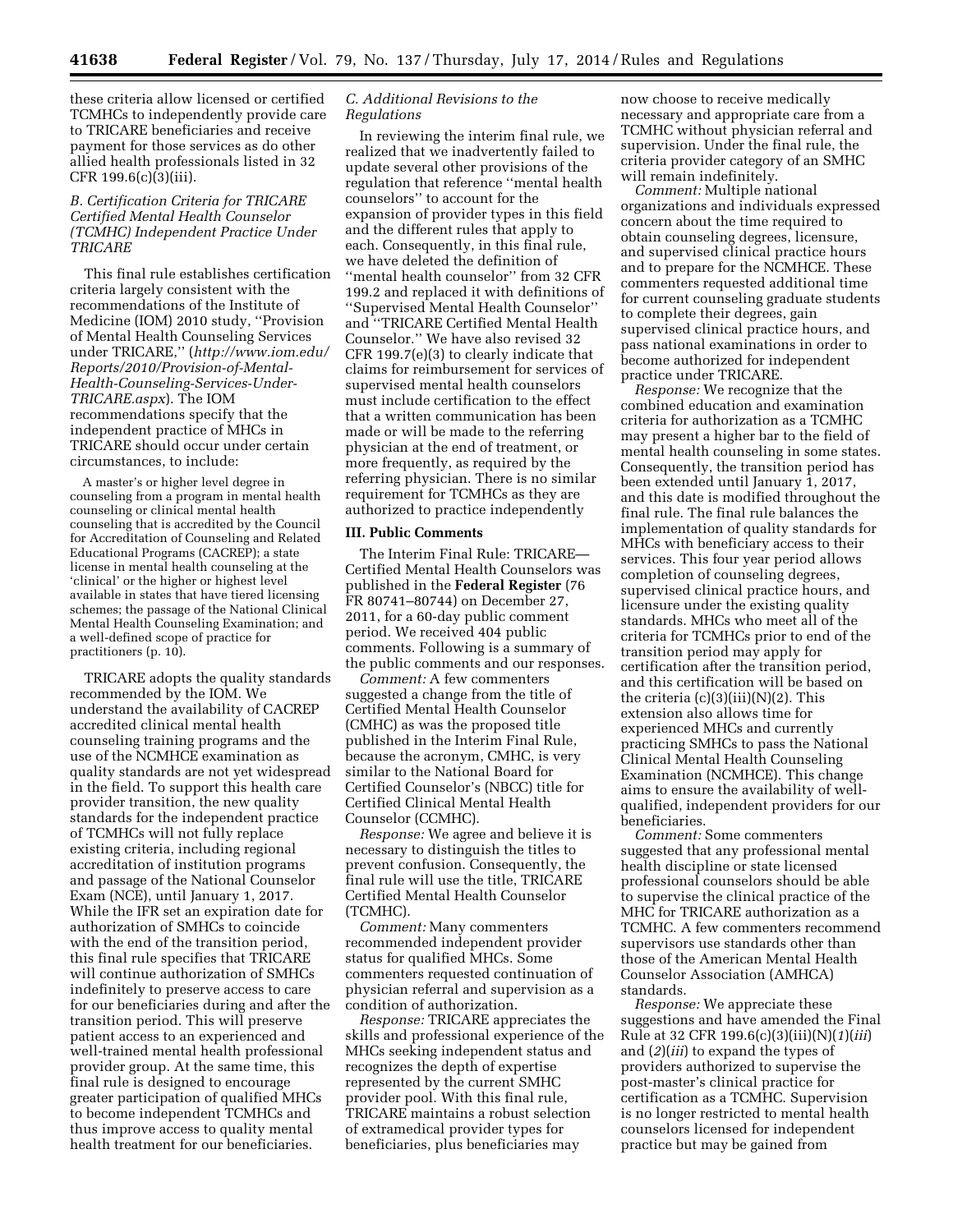multiple, licensed independent mental health professionals, including psychiatrists, clinical psychologists, certified clinical social workers, and certified psychiatric nurse specialists who are licensed for independent practice in the jurisdiction where practicing and who are practicing within the scope of their licenses. SMHCs and pastoral counselors, who require physician referral and supervision, as well as marriage and family therapists, do not meet the qualification criteria as supervisors for MHCs seeking authorization as TCMHCs. The final rule addresses supervised clinical practice that is provided in a manner consistent with the AMHCA guidelines specific to the knowledge, skills, and practice of mental health counseling. The Department of Defense has elected to adopt these standards, consistent with the IOM's recommendation, as the AMHCA is the recognized national or professional association that sets the standards for the profession.

*Comment:* Many commenters request that the licensed professional counselors (LPCs) be allowed to practice independently under TRICARE, for example, psychotherapists; school, career, substance abuse, and rehabilitation counselors; expressive arts therapists; and counseling psychologists and licensed psychological associates.

*Response:* We appreciate these comments from individuals and professional organizations. We are aware that states allow specialty counseling areas to practice under the title of ''licensed professional counselor'' or similar titles and that educational requirements vary from state to state. The 2006 MHS Report to Congress and the 2010 IOM report noted that the great majority of the states do not require that a LPC graduate from a mental health specialty counseling program in order to be licensed to assess and treat persons with mental disorders. This final rule responds to the statutory requirement for the Department to prescribe criteria for the independent practice of licensed and certified mental health counselors. Thus, in the final rule TCMHCs are required to have specified education and training in order to diagnose and treat mental health conditions as individual professional providers of care. This final rule, however, also maintains SMHCs as a category of authorized TRICARE providers. Consequently, individuals, including some of those specifically identified by the commenters, who possess either a master's degree in mental health counseling or an allied

mental health field and meet all other SMHC criteria, may also serve as TRICARE authorized providers with physician referral and ongoing supervision.

*Comment:* Several commenters recommend that TRICARE use a state license for authorization as a TCMHC. One commenter recommended that a state license alone should be sufficient as Medicaid and private insurance companies consider them sufficient for the practice of MHCs. Another commenter raised concerns that the criteria for authorizing TCMHCs will result in ''separate regulations for the credentialing of mental health counselors'' for Medicaid, Medicare, and TRICARE.

*Response:* We appreciate these comments, but have determined that the final rule will adhere to the IOM (2010) recommendations that incorporate a set of four criteria (licensure, education, certification via examination, and clinical supervision), not the state license alone, for the independent practice of MHCs under TRICARE. The IOM Report discusses at greater length both independent and supervised practice under other federal programs. We would note that Medicare does not recognize licensed professional counselors as independent providers, so they are not directly reimbursed through the program.

*Comment:* Some commenters asked whether TRICARE requires professional certification of a MHC.

*Response:* Yes. Reference to professional licensure and certification was unintentionally omitted from the interim final rule. We appreciate the comment and have corrected this inadvertent exclusion for the final rule by adding relevant provisions at 32 CFR 199.6(c)(3)(iii)(N)(*1*)(*iv*) and (*2*)(*iv*). Consistent with TRICARE requirements, professional certification is required when a jurisdiction does not issue a professional license [32 CFR  $199.6(c)(2)(ii)$ ]. Currently, all states (but not all territories) issue professional licensure for MHCs. In 1993, professional certification by the National Academy of Certified Mental Health Counselors of the American Mental Health Counselors Association was placed in the National Board for Certified Counselors' credentialing process. Thus the professional certification of Certified Clinical Mental Health Counselor is now required for authorization as a TCMHC or SMHC in those jurisdictions that do not issue a professional license.

*Comment:* Multiple commenters proposed the acceptance of their own states' or territories' licensing criteria for the number of hours of post-master's supervised clinical practice experience for the TCMHC.

*Response:* As recognized by the IOM, state requirements and practices can vary considerably. The requirements for all TRICARE authorized providers are set forth by federal regulation, specifically 32 CFR 199.6, including professional licensure, certification, and any specific education, training, and experience necessary to promote the delivery of services by fully qualified individuals. By establishing uniform standards, TRICARE seeks to provide high quality behavioral health care delivered by well-trained clinicians. No compelling comments were submitted to change the final rule requirement for TCMHCs related to the hours of supervised clinical practice.

*Comment:* A few commenters ask whether a master's degree from an accredited on-line mental health or clinical mental health program met the criteria for independent practice under TRICARE.

*Response:* The final rule makes no distinction between how a degree is earned, whether via distance learning or otherwise, as long as the provider has obtained a master's or higher-level degree from an appropriately accredited mental health counseling program of education and training. We would note, however, at the present time that CACREP and other regional accrediting bodies accredit very few institutions' programs that provide distance learning for mental health counseling.

*Comment:* A few commenters recommended that the National Counselor Examination (NCE) should be the ''key to eligibility,'' not program accreditation. A few commenters expressed that either the NCE or the NCMHCE should be the accepted criteria for certification. Other commenters expressed appreciation that passage of the NCMHCE with graduation from a non-CACREP accredited program in mental health counseling is part of the eligibility criteria.

*Response:* We appreciate these comments. TRICARE accepted the specific recommendations of the IOM for the independent practice of MHCs, to include accredited education as well as examination criteria. To ensure the availability of TCMHCs who meet these quality standards during the transition period, this final rule pairs the examinations with the education criteria. After the transition period, only the more rigorous examination of clinical knowledge of patient care, the NCMHCE, is accepted for authorization as a TCMHC.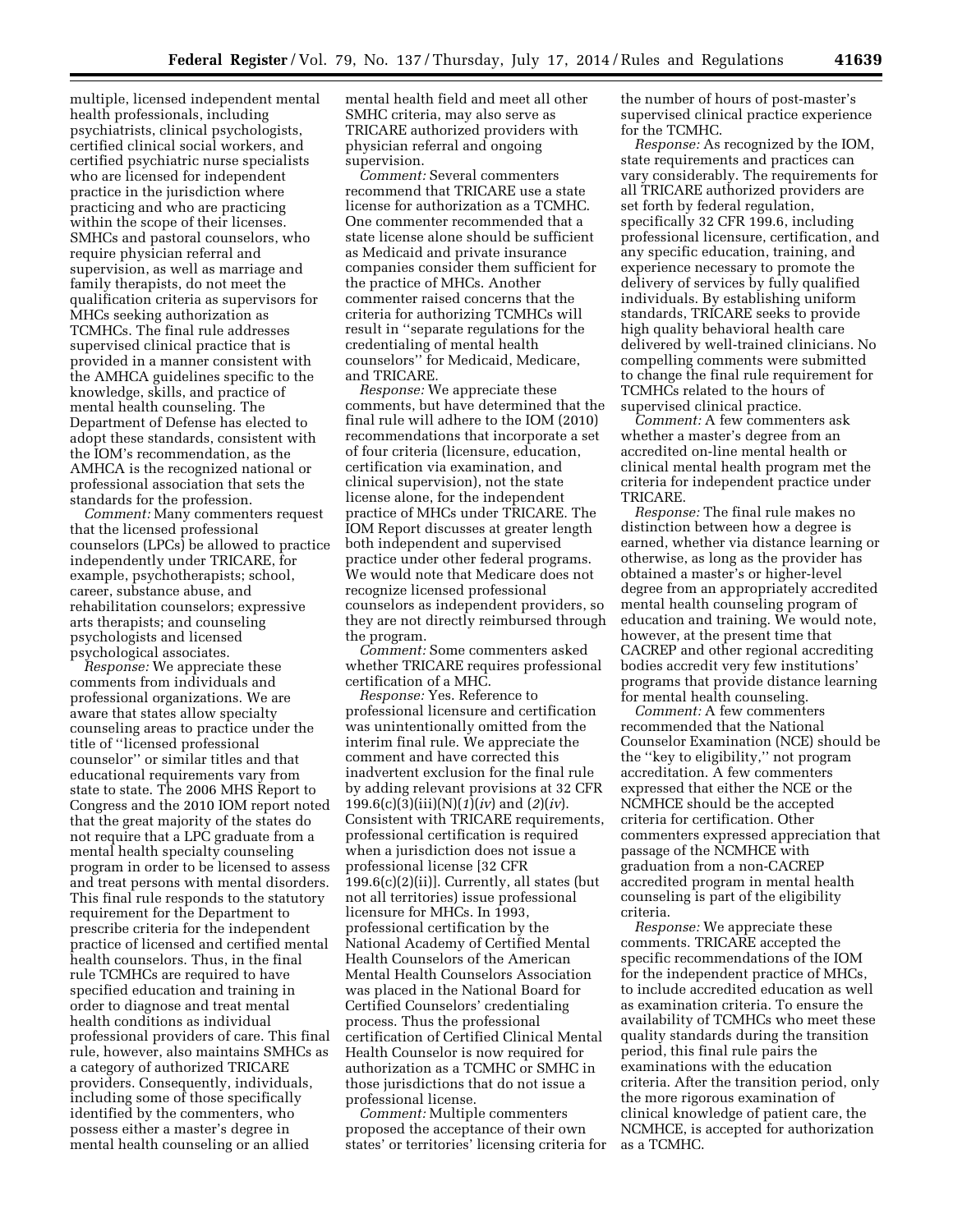*Comment:* A few commenters suggest that TRICARE certify graduates from all universities that the federal government approves and allocates federal education funds. Other commenters ask whether graduates of the Rehabilitation Services of America (RSA) educational programs are allowed to practice independently under TRICARE, since their scholarship program provides federal funding for grants.

*Response:* The final rule makes no distinction as to which universities and educational programs receive federal funding. Appropriately accredited programs of education and training for clinical mental health counselors, will satisfy the educational requirements applicable to TCMHCs and SMHCs regardless of whether or not federal funding has been provided. Conversely, federal funding of programs that do not meet the specified educational and accreditation criteria will not serve to waive the applicable requirements. Additionally, we understand that the RSA oversees competitive grant programs designed to ensure that skilled personnel are available to service the rehabilitation needs of individuals with disabilities and that many discretionary grants are provided for master's degrees in rehabilitation counseling (*[http://](http://www2.ed.gov/students/college/aid/rehab/carcouns.html) [www2.ed.gov/students/college/aid/](http://www2.ed.gov/students/college/aid/rehab/carcouns.html) [rehab/carcouns.html](http://www2.ed.gov/students/college/aid/rehab/carcouns.html)*). Congress requested that the DoD prescribe criteria for the authorization of MHCs to practice independently under TRICARE. The Department does not intend to broaden the scope of this final rule to rehabilitation counselors who do not meet the criteria specified in the regulation for TCMHCs or SMHCs.

*Comment:* Numerous commenters recommended a grandfathering clause to exempt a practicing MHC from meeting the criteria of the final rule. Others suggested the acceptance of each state's license as the criteria for grandfathering. Some commenters specifically recommended grandfathering MHCs who have two to five years of supervised experience serving the military.

*Response:* We believe the changes that have been made to the final rule to permit the continued practice of SMHCs under existing eligibility criteria, as well as the extension of the transition period for a MHC to meet the current quality standards, adequately address these comments while still ensuring the provision of high quality mental health care for beneficiaries, regardless of their location. Specifically, the transition period allows MHCs the time to meet the quality standards for independent practice and allows for the implementation of uniform criteria that

are not gained by grandfathering. TRICARE recognizes that many mental health counselors and current SMHCs have graduated prior to the establishment of either the CACREP accreditation for mental health counseling programs or the National Board of Certified Counselor's national examination for clinical mental health counselors. This final rule seeks to balance the implementation of quality standards for mental health counselors with beneficiary access to those services.

# **IV. Regulatory Impact Analysis**

## *Overall Impact*

The Department has examined the impact of this final rule as required by Executive Orders (EOs) 12866 (September 1993, Regulatory Planning and Review) and 13563 (January 18, 2011, Improving Regulation and Regulatory Review), the Regulatory Flexibility Act (RFA) (September 19, 1980, Pub. L. 96–354), the Unfunded Mandates Reform Act of 1995 (Pub. L. 104–4), and the Congressional Review Act [5 U.S.C. 804(2)].

1. Executive Order 12866, ''Regulatory Planning and Review'' and Executive Order 13563, ''Improving Regulation and Regulatory Review''

E.O.s 12866 and 13563 direct agencies to assess all costs and benefits of available regulatory alternatives and, if regulation is necessary, to select regulatory approaches that maximize net benefits (including potential economic, environmental, public health and safety effects, distributive impacts, and equity). E.O. 13563 emphasizes the importance of quantifying both costs and benefits, reducing costs, harmonizing rules, and promoting flexibility. A regulatory impact analysis (RIA) must be prepared for major rules with economically significant effects (\$100 million or more in any one year). We estimate that this rulemaking is not ''economically significant'' as measured by the \$100 million threshold and, hence, is not a major rule under the Congressional Review Act or the E.O.s.

2. Congressional Review Act, 5 U.S.C. 804(2)

Under the Congressional Review Act, a major rule may not take effect until at least 60 days after submission to Congress of a report regarding the rule. A major rule is one that would have an annual effect on the economy of \$100 million or more or have certain other impacts. This Final rule is not a major rule under the Congressional Review Act.

3. Public Law 96–354, ''Regulatory Flexibility Act'' (RFA), Title 5, U.S.C., Sec. 601

The RFA requires agencies to analyze options for regulatory relief of small businesses if a rule has a significant impact on a substantial number of small entities. For purposes of the RFA, small entities include small businesses, nonprofit organizations, and small governmental jurisdictions. This rule is not an economically significant regulatory action, and it has been certified that it will not have a significant impact on a substantial number of small entities. Therefore, this rule is not subject to the requirements of the RFA.

4. Public Law 104–4, Sec. 202, ''Unfunded Mandates Reform Act''

Section 202 of the Unfunded Mandates Reform Act of 1995 also requires that agencies assess anticipated costs and benefits before issuing any rule whose mandates require spending in any one year of \$100 million in 1995 dollars, updated annually for inflation. That threshold level is currently approximately \$140 million. This final rule will not mandate any requirements for state, local, or tribal governments or the private sector.

5. Public Law 96–511, ''Paperwork Reduction Act" (Title 44, U.S.C., Chapter 35)

This rule will not impose significant additional information collection requirements on the public under the Paperwork Reduction Act of 1995 (44 U.S.C. 3502–3511). Existing information collection requirements of the TRICARE and Medicare programs will be utilized. TRICARE authorized and non-network providers will be coding and filing claims in the same manner as they currently are with TRICARE.

# 6. Executive Order 13132, ''Federalism''

This rule has been examined for its impact under E.O. 13132, and it does not contain policies that have federalism implications that would have substantial direct effects on the States, on the relationship between the national Government and the States, or on the distribution of powers and responsibilities among the various levels of Government. Therefore, consultation with State and local officials is not required.

### **List of Subjects in 32 CFR Part 199**

Claims, Dental health, Health care, Health insurance, Individuals with disabilities, Military personnel.

Accordingly, 32 CFR part 199 is amended as follows: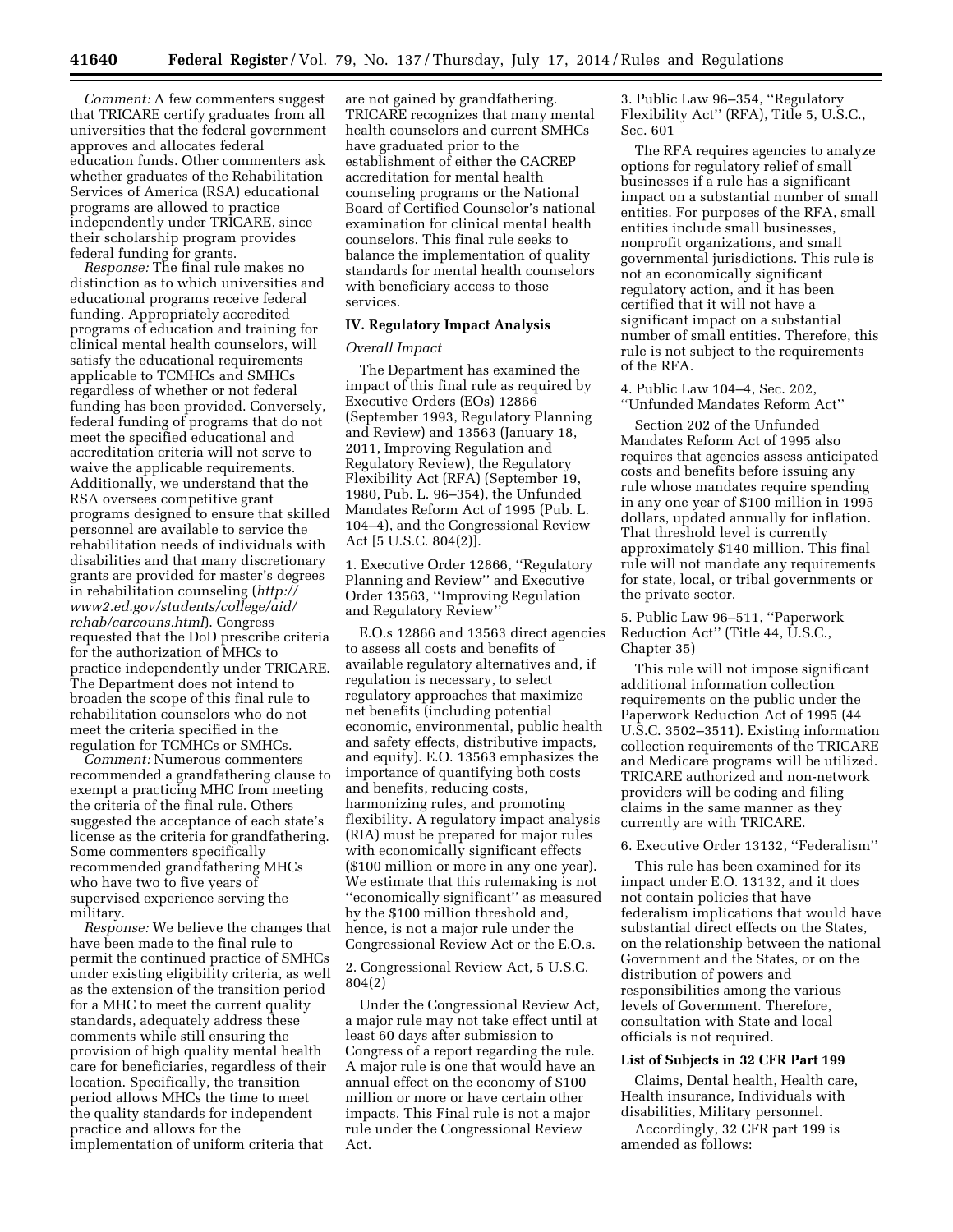# **PART 199—[AMENDED]**

■ 1. The authority citation for part 199 continues to read as follows:

**Authority:** 5 U.S.C. 301; 10 U.S.C. chapter 55.

■ 2. In § 199.2, paragraph (b) is amended by removing the definition of ''Mental health counselor'' and adding the definitions of ''Supervised mental health counselor'' and ''TRICARE certified mental health counselor'' in alphabetical order to read as follows:

## **§ 199.2 Definitions.**

\* \* \* \* \* (b) \* \* \*

*Supervised mental health counselor.*  An extramedical individual provider who meets the requirements outlined in

\* \* \* \* \* *TRICARE certified mental health* 

*counselor.* An allied health professional who meets the requirements outlined in § 199.6.

\* \* \* \* \*

■ 3. Section 199.4 is amended by revising paragraph  $(c)(3)(ix)(A)$  to read as follows:

#### **§ 199.4 Basic program benefits.**

- \* \* \* \* \*
- $(c) * * * *$
- $(3) * * * *$
- $(ix) * * * *$

(A) *Covered diagnostic and therapeutic services.* Subject to the requirements and limitations stated, CHAMPUS benefits are payable for the following services when rendered in the diagnosis or treatment of a covered mental disorder by a CHAMPUSauthorized, qualified mental health provider practicing within the scope of his or her license. Qualified mental health providers are: Psychiatrists or other physicians; clinical psychologists, certified psychiatric nurse specialists, certified clinical social workers, certified marriage and family therapists, TRICARE certified mental health counselors, pastoral counselors under a physician's supervision and supervised mental health counselors under a physician's supervision. No payment will be made for any service listed in paragraph  $(c)(3)(ix)(A)$  of this section rendered by an individual who does not meet the criteria of § 199.6 for his or her respective profession, regardless of whether the provider is an independent professional provider or an employee of an authorized professional or institutional provider.

\* \* \* \* \*

■ 4. Section 199.6 is amended by revising paragraphs (c)(3)(iii)(N) and  $(c)(3)(iv)(C)$  to read as follows:

# **§ 199.6 TRICARE—authorized providers.**

- \* \* \* \* \*
	- $(c) * * * *$
	- $(3) * * * *$  $(iii) * * * *$

(N) *TRICARE certified mental health counselor.* For the purposes of CHAMPUS, a TRICARE certified mental health counselor (TCMHC) must be licensed for independent practice in mental health counseling by the jurisdiction where practicing. In jurisdictions with two or more licenses allowing for differing scopes of independent practice, the licensed mental health counselor may only practice within the scope of the license he or she possesses. In addition, a TCMHC must meet the requirements of either paragraph (c)(3)(iii)(N)(*1*) or the requirements of paragraph  $(c)(3)(iii)(N)(2)$  of this section.

(*1*) The requirements of this paragraph are that the TCMHC:

(*i*) Must have passed the National Clinical Mental Health Counselor Examination (NCMHCE) or its successor as determined by the Director, TMA; and

(*ii*) Must possess a master's or higherlevel degree from a mental health counseling program of education and training accredited by the Council for Accreditation of Counseling and Related Educational Programs (CACREP); and

(*iii*) Must have a minimum of two (2) years of post-master's degree supervised mental health counseling practice which includes a minimum of 3,000 hours of supervised clinical practice and 100 hours of face-to-face supervision. Supervision must be provided by mental health counselors at the highest level of state licensure, psychiatrists, clinical psychologists, certified clinical social workers, or certified psychiatric nurse specialists who are licensed for independent practice in the jurisdiction where practicing and who are practicing within the scope of their licenses. Supervised clinical practice must be received in a manner that is consistent with the guidelines regarding knowledge, skills, and practice standards for supervision of the American Mental Health Counselors Association; and

(*iv*) Is licensed or certified for independent practice in mental health counseling by the jurisdiction where practicing (see paragraph (c)(2)(ii) of this section for more specific information).

(*2*) The requirements of this paragraph are that the TCMHC, prior to January 1, 2017:

(*i*) Possess a master's or higher-level degree from a mental health counseling program of education and training accredited by CACREP and must have passed the National Counselor Examination (NCE); or

(*ii*) Possess a master's or higher-level degree from a mental health counseling program of education and training from either a CACREP or regionally accredited institution and have passed the NCMHCE; and

(*iii*) Must have a minimum of two (2) years of post-master's degree supervised mental health counseling practice which includes a minimum of 3,000 hours of supervised clinical practice and 100 hours of face-to-face supervision. Supervision must be provided by mental health counselors at the highest level of state licensure, psychiatrists, clinical psychologists, certified clinical social workers, or certified psychiatric nurse specialists who are licensed for independent practice in the jurisdiction where practicing and who are practicing within the scope of their licenses. Supervised clinical practice must be received in a manner that is consistent with the guidelines regarding knowledge, skills, and practice standards for supervision of the American Mental Health Counselors Association; and

(*iv*) Is licensed or certified for independent practice in mental health counseling by the jurisdiction where practicing (see paragraph (c)(2)(ii) of this section for more specific information).

(*3*) The Director, TRICARE Management Activity may amend or modify existing or specify additional certification requirements as needed to accommodate future practice and licensing standards and to ensure that all TCMHCs continue to meet educational, licensing, and clinical training requirements considered appropriate.

# $(iv)$  \* \* \*

(C) *Supervised mental health counselor.* For the purposes of TRICARE, a supervised mental health counselor is an individual who does not meet the requirements of a TRICARE certified mental health counselor in paragraph  $(c)(3)(iii)(N)$  of this section, but meets all of the following requirements and conditions of practice:

(*1*) Minimum of a master's degree in mental health counseling or allied mental health field from a regionally accredited institution; and

§ 199.6.